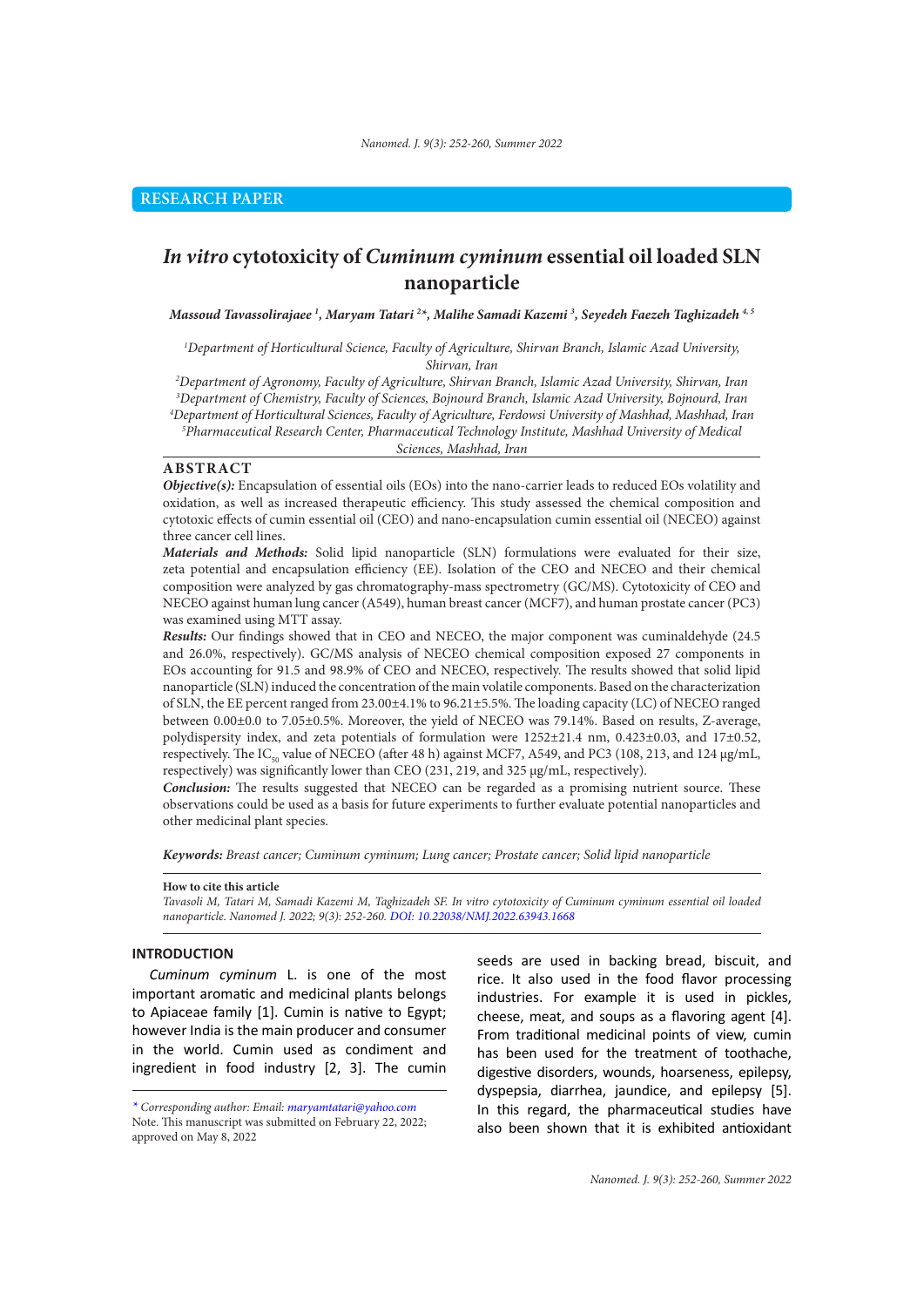activity, anticancer, antimicrobial, antispasmodic, and protective properties against induced colon cancer [3, 6, 7]. Due to valuable constituents in CEO including, cuminaldehyde, ß- pinene, γ- terpinene, p- menthe-1,3- dien-7-al, and p-cymene, it can be used in the pharmaceutical, cosmetic, and perfumery industries [3]. The importance of CEO in the cosmetics industry is due to its potential in improving the volatile compounds in lotions, creams, perfumes, and ointment [4].

The use limitations of EOs in various industries face due to evaporation, poor stability, degradation (in high temperatures and oxidation radiations), and interactions with matrix structures and low solubility in aqueous phase. Encapsulation can enhance the properties of EOs in different industrial processes [8]. In recent years, nanotechnology has been suggested as a great solution to answer this problem. Nano-encapsulation has been used in various pharmaceutical and therapeutic applications such as, drug delivery, antibiotic delivery, vaccination and medical devices. Nano carriers can increase the antimicrobial potential of bioactive compounds by enhancing cellular interactions between them and the pathogens as results of very small size that improves the cellular uptake [9]. Current study expected to determine (1) the chemical composition of CEO and NECEO (2) the effects of SLN on encapsulation efficiency (EE), loading capacity (LC), and (3) biological activities of CEO and NECEO against A549, MCF7, and PC3 cell lines.

# **MATERIALS AND METHODS**

# *Chemicals*

Penicillin/Streptomycin, and (4,5-dimethylthiazol-2-yl)-2,5-diphenyl tetrazolium (MTT) were purchased from Sigma-Aldrich (Steinheim, Germany). Dimethyl sulfoxide (DMSO) and methanol (MeOH) (97% purity) were supplied by Merck (Darmstadt, Germany). Fetal bovine serum (FBS) was procured Gibco, USA. RPMI1640 and Trypsin-EDTA were purchased from Bioidea Company, Iran and Bon Yakhteh, Iran, respectively.

#### *Plant material*

Cumin seeds were collected from retail market of Khorasan-Razavi province, Iran, in 2021. The seeds were identified at Ferdowsi University of Mashhad, Iran.

#### *Extraction of CEO*

CEO was obtained from cumin seed by hydrodistilaze technique using the Clevenger-type apparatus (up to 3 hr). CEO was dehydrated by  $\textsf{Na}_2\textsf{SO}_4$  and incubated in the sealed vials at 4°C for coming tests [10].

#### *GC/MS analysis*

GC/MS analysis was done using an Agilent 5975 apparatus for both CEO and NECEO, separately. EOs were dissolved in *n*-hexane. Other analytical set had the following specifications (Table 1) [11]. Chemical composition detection of CEO and NECEO, retention indices (RI) of samples and their mass spectra were compared with those earlier reported. The relative amount of each component was calculated using the area under curve percentage without considering the calibration factor [12].

#### *Preparation of SLN*

CEO-loaded SLN was prepared by ultrasound

| Parameter            | Setting                                                               |  |  |  |
|----------------------|-----------------------------------------------------------------------|--|--|--|
| Column               | HP-5 MS column (30 m $\times$ 0.25 mm i.d., 0.25 µm film thicknesses) |  |  |  |
|                      | interfaced with a quadruple mass detector                             |  |  |  |
| Oven temperature     | 50°C (For 5 minutes)                                                  |  |  |  |
|                      | 50-250 °C (Increasing 3°C/ minute)                                    |  |  |  |
|                      | 250°C (For 10 minutes)                                                |  |  |  |
| Injector temperature | $250^{\circ}$ C                                                       |  |  |  |
| Injector volume      | $0.1 \mu L$                                                           |  |  |  |
| Split ratio          | 1:50                                                                  |  |  |  |
| Carrier gas          | Helium                                                                |  |  |  |
| Gas flow rate        | 1.1 ml/minute                                                         |  |  |  |
| Ionization potential | 70 eV                                                                 |  |  |  |
| Ionization current   | 150 µA                                                                |  |  |  |
| Mass range           | 35-465 mui                                                            |  |  |  |

### Table 1. Operating condition for capillary GC/MS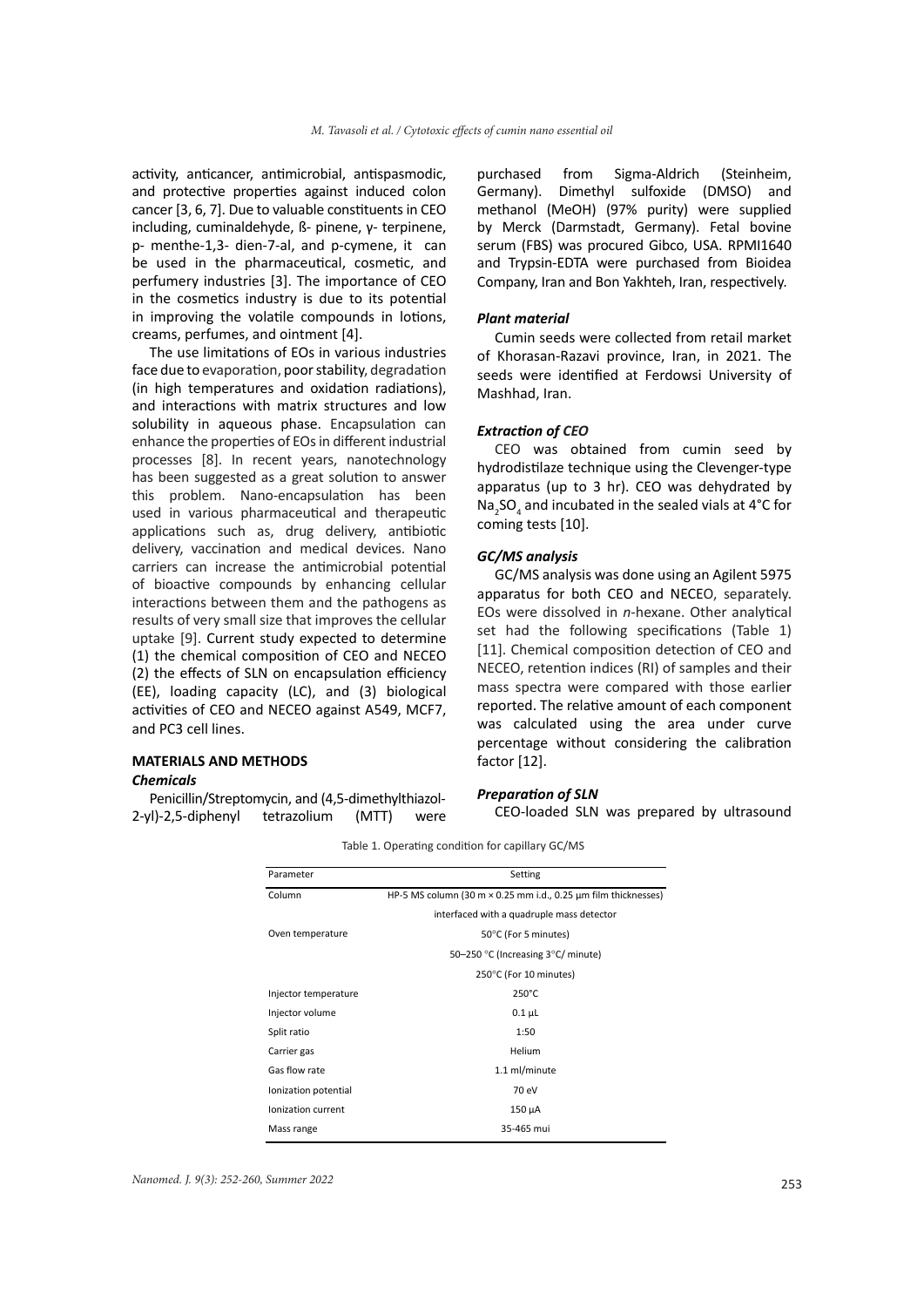method at high-shear homogenization. The lipid phase, including GMS, precirol, and stearic acid (5% and 3%) was liquefied through heating around 70°C. Tween 80 and poloxamer 188 (2.5% and 1.25%) were used as surfactants. The hot aqueous phases and molten lipid were mixed and homogenized with T 25 Ultra Turrax at 20,500 rpm for 5 min. The emulsion was ultrasonicated via probe sonicator. The probe sonication was passed over the six cycles with 30 sec of sonication separated (the intervals were 15 sec). The last formulations were chilled at room temperature. Owing the hydrophobic properties of NECEO, it was melted in the lipid phase [13].

#### *Characterization of SLN*

The dynamic light scattering (DLS) method (ZetaSizer Nano-ZS) was used for determination the size of nanoparticle. The Zetasizer was performed at 25°C and the scattering angle of 17ºC by determining the electro mobility with laser Doppler velocimetry [14]. The morphological properties of the nanoparticle formulations were determined by transmission electron microscopy (TEM; Zeiss, Germany) method. Then, the samples were scanned under nitrogen atmosphere at flow rate 20 ml/min, from 0 °C to 200 (5°C/min). Based on the differential scanning calorimetery (DSC), the bulk lipids were warmed to 100 °C and the cooled. The characteristics of SLN including clarity, particle size, zeta potential, as well as physical stability were screening for 3 months (at 2–8 °C) [15].

# *Encapsulation efficiency (EE), loading capacity (LC) and yield of NECEO*

GC was used for determination the EE of NECEO formulations. Table 2 summerizes the operating condition [13].

To purify the SLN- NECEO, the SLN (500 µl) was transferred to the ultra-filter. Then, they were centrifuged at 10,000 rpm/ for 30 min. The filtrate was diluted with methanol/chloroform (2:1) and analyzed using a GC method. The EE (%) and LC (%) of NECEO was assessed using the equations 1 and 2:

# (Equation 1)

$$
EE (%) = \frac{Total\ concentration\ of\ NECEO\ after\ purification}{Initial\ concentration\ of\ NECEO} \times 100
$$

#### (Equation 2)

 $LC (%) = \frac{Total concentration of NECEO SIN - loaded}{100} \times 100$ Weight of nanoemulsion

The percentage of encapsulated NECEO nanoparticle yield was determined by Equation 3 [16].

## (Equation 3)

Encapsulated NECEO nanoparticle yield (%) =  $\frac{W1}{W2} \times 100$ 

W1: The amount of lyophilized nanoparticle W2: The total amount of all the individual components

#### *Cytotoxicity assay Cell culture*

A549, MCF7, and PC3 cell lines were maintained in RPMI-1640 medium supplemented with 10% (v/v) FBS, streptomycin (100 U/mL), and penicillin (100 U/mL). The cultures were incubated at 37 °C, in a humidified atmosphere with  $CO_2$  (5%). The fresh culture medium was replaced every 3 days [17].

#### *Cytotoxicity assay*

Cytotoxicity of various EOs against three cancer

| Parameter            | Setting                                                                                 |  |  |  |  |
|----------------------|-----------------------------------------------------------------------------------------|--|--|--|--|
| Column               | HP 5973 gas chromatograph column (60 m $\times$ 0.32 mm i.d., 0.25 mm film thicknesses) |  |  |  |  |
|                      | interfaced with FID detector using a DB-23 fused silica column                          |  |  |  |  |
| Column temperature   | $220^{\circ}$ C                                                                         |  |  |  |  |
| Injector temperature | $270^{\circ}$ C                                                                         |  |  |  |  |
| Detector temperature | $250^{\circ}$ C                                                                         |  |  |  |  |
| Injector volume      | $2 \mu L$                                                                               |  |  |  |  |
| Carrier gas          | Nitrogen (100 kPa)                                                                      |  |  |  |  |
| Gas flow rate        | 20 ml/minute                                                                            |  |  |  |  |
| Ionization potential | 70 eV                                                                                   |  |  |  |  |
| Ionization current   | 150 µA                                                                                  |  |  |  |  |
| Mass range           | 35-465 mui                                                                              |  |  |  |  |

Table 2. Operating condition for GC/MS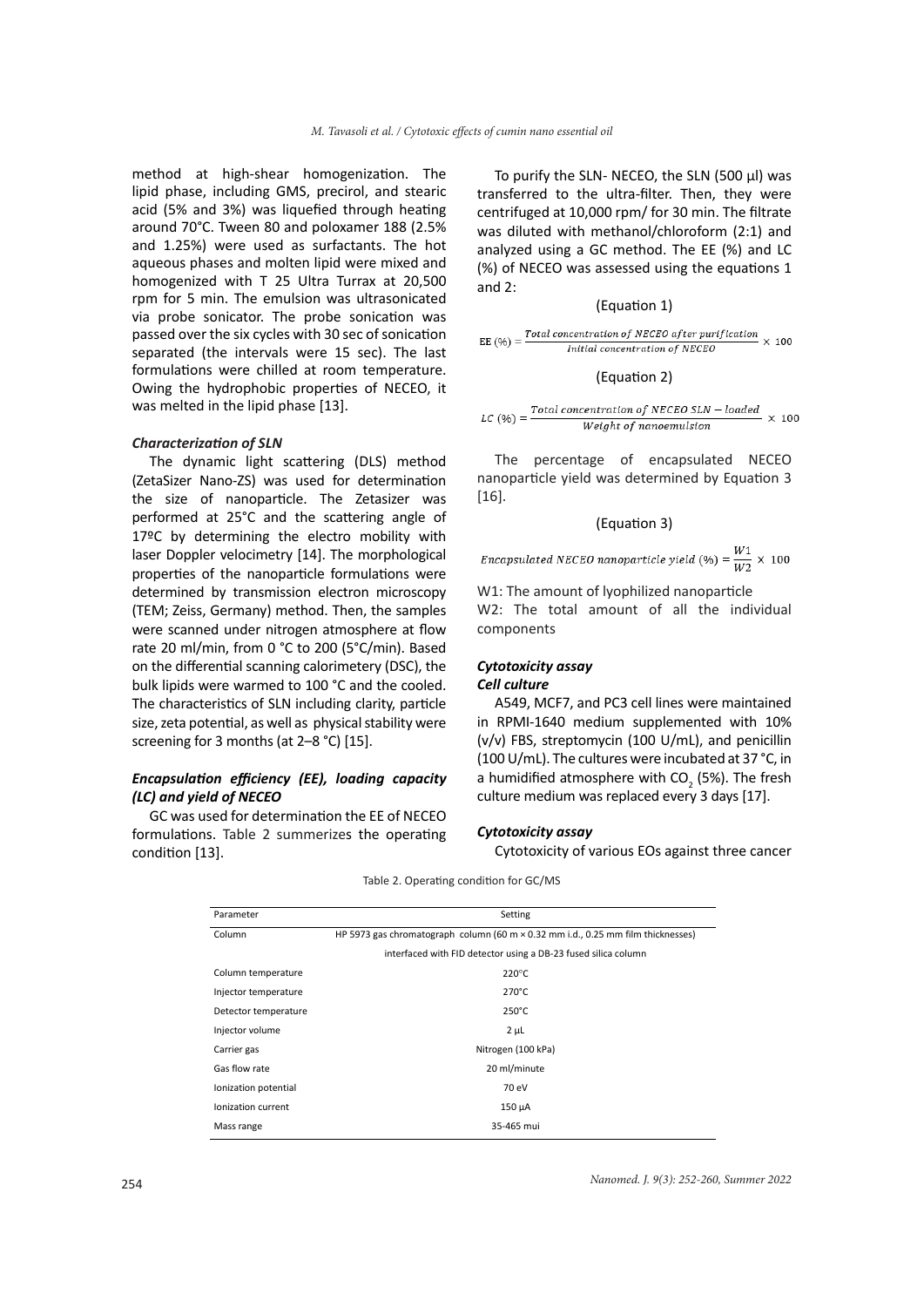cell lines was examined using MTT assay. The cells were seeded in a plate cells (96-well, 5×103 per well), each well supplemented with 100 µl of RPMI with 10% (v/v) FBS. After 24 hr, various dilutions of the different EOs were added (n=3). After 24 and 48 hr, the cells were incubated with MTT (10 µL) at 37 °C for 2 hr. The medium was removed, and then 200 µL DMSO was used for dissolving the formazan crystals as well as it was used to determine the cell death. Cytotoxicity of the extracts was presented as the cell viability (%) (Equation 4). The absorbance was assessed at 545 nm and 630 nm. Doxorubicin (Dox) was used as a positive control [18].

(Equation 4)

Cell viability (
$$
\%
$$
) =  $\frac{Atc - Ab}{Ac - Ab} \times 100$ 

Atc: the absorbance of the treated cells Ab: the absorbance of the blank Ac: the absorbance of the control

#### *Statistical analysis*

All the tests were conducted in triplicate and data was presented as mean  $\pm$  SD. One way analysis of variance (ANOVA) and Tukey- Kramer test were completed to determine statistical differences among the treatments (*P*˂0.05) by GraphPad Prism 6.0 (GraphPad software, San Diego, CA, USA). The  $IC_{50}$  was also calculated by respective software.

# **RESULTS**

### *Chemical composition in CEO and NECEO*

In CEO and NECEO samples, the major components were cuminaldehyde (24.5 and 26.0%, respectively) and γ-terpinen-7-al (22.1 and 23.5%, respectively). GC/MS analysis of EOs chemical composition exposed 27 components in EOs accounting for 91.5 and 98.9% of CEO and NECEO, respectively (Table 3). The results showed that SLN induced the concentration of the main volatile components (Table 3).

Table 3. Chemical composition of CEO and NECEO

| No             | Compounds               | ΚI   | Peak area (%) | ΚI   | Peak area (%) |
|----------------|-------------------------|------|---------------|------|---------------|
|                |                         |      | CEO (control) |      | <b>NECEO</b>  |
| $\mathbf 1$    | $\alpha$ -Pinene        | 927  | 0.5           | 930  | 1.0           |
| 2              | $\alpha$ -thujene       | 936  | 1.1           | 940  | 1.2           |
| 3              | Sabinene                | 971  | 1.1           | 975  | 1.2           |
| 4              | Myrcene                 | 973  | 2.1           | 976  | 2.2           |
| 5              | <b>B-Pinene</b>         | 981  | 3.0           | 985  | 3.1           |
| 6              | $\alpha$ -Phellandrene  | 990  | 3.1           | 995  | 3.3           |
| $\overline{7}$ | p-Cymene                | 1001 | 7.3           | 1010 | 7.4           |
| 8              | Limonene                | 1015 | 4.1           | 1025 | 4.3           |
| 9              | 1,8-Cineol              | 1023 | 0.1           | 1034 | 0.3           |
| 10             | y-terpinene             | 1040 | 20.1          | 1055 | 21.1          |
| 11             | Terpinolene             | 1062 | 0.1           | 1088 | 0.2           |
| 12             | Linalool                | 1098 | 0.1           | 1100 | 0.2           |
| 13             | Endo-Fenchol            | 1113 | 0.1           | 1118 | 0.1           |
| 14             | $\alpha$ -Campholenal   | 1120 | tr            | 1122 | <b>Tr</b>     |
| 15             | Trans- sabinene hydrate | 1135 | 0.1           | 1137 | 0.2           |
| 16             | Terpinen-4-ol           | 1140 | 0.2           | 1145 | 0.2           |
| 17             | Pinocarvone             | 1155 | 0.2           | 1160 | 0.2           |
| 18             | Borneol                 | 1165 | 0.2           | 1166 | 0.3           |
| 19             | Terpinen-4-ol           | 1171 | 0.1           | 1178 | 0.1           |
| 20             | Cryptone                | 1182 | 0.5           | 1184 | $1.0$         |
| 21             | $\alpha$ -terpineol     | 1188 | 0.1           | 1190 | 0.3           |
| 22             | Myrtenal                | 1193 | 0.5           | 1199 | 1.2           |
| 23             | Cuminaldehyde           | 1233 | 24.5          | 1235 | 26.0          |
| 24             | $\alpha$ -guaiene       | 1330 | 0.1           | 1340 | 0.1           |
| 25             | y-terpinen-7-al         | 1400 | 22.1          | 1421 | 23.5          |
| 26             | Bicyclogermacrene       | 1493 | tr            | 1498 | tr            |
| 27             | Trans-calamenene        | 1530 | 0.1           | 1533 | 0.2           |
|                |                         |      | 91.5          |      | 98.9          |

KI: Kovats Index (Measured relative to n-alkanes)

CEO: Cumin essential oil; NECEO: Nano-encapsulation cumin essential oil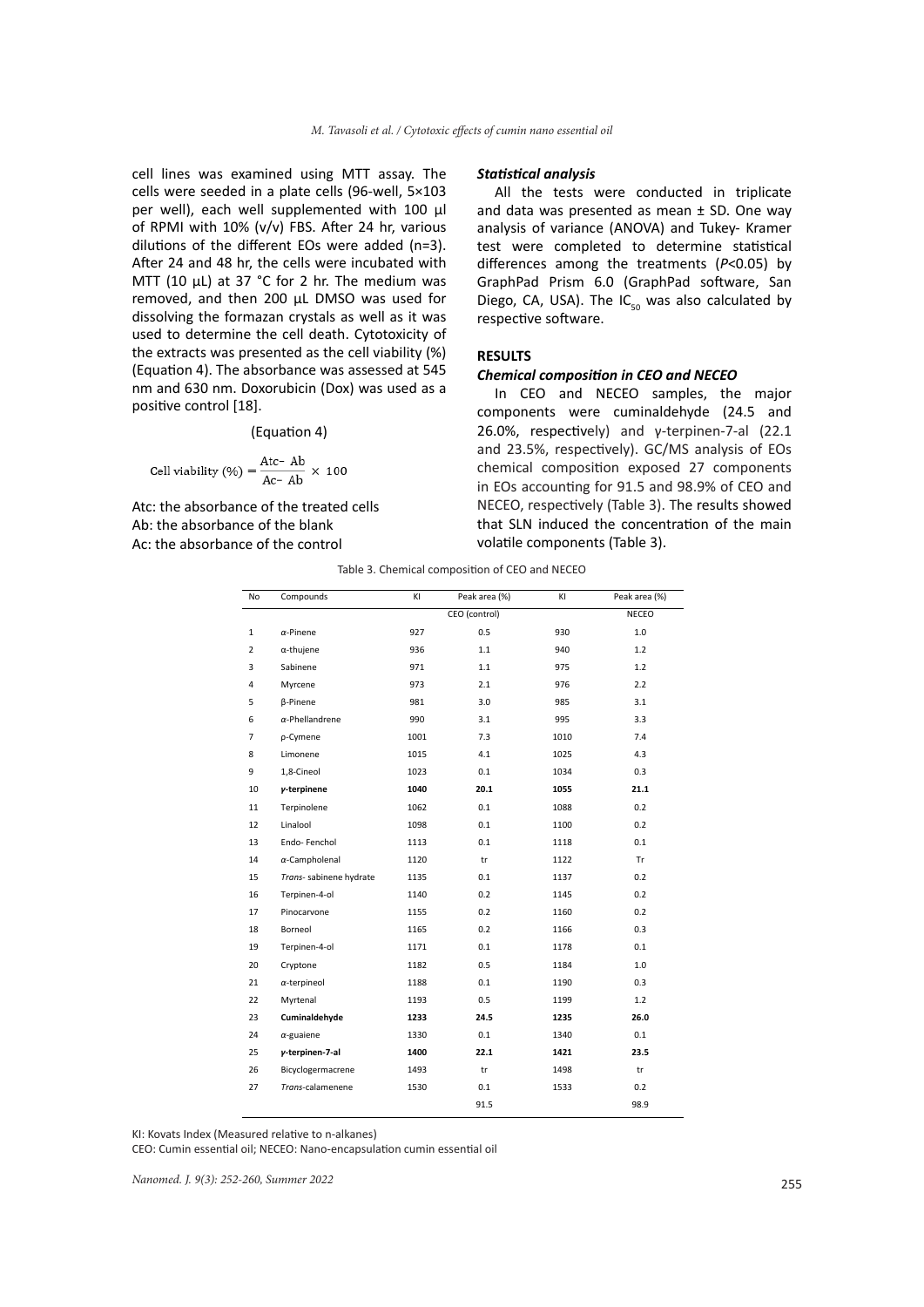*M. Tavasoli et al. / Cytotoxic effects of cumin nano essential oil*



Fig. 1. Cell viability (%) of CEO against A549 cell line (\*:*P*˂0.05; \*\*: *P*˂0.01; \*\*\*:*P*˂0.001)

#### *SLN characterization*

The EE and LC percent of all the various ratios was shown in Figure 1. The EE percent ranged from 23.00±4.1 to 96.21±5.5%. The LC of NECEO ranged between 0.00±0.0 to 7.05±0.5%. The yield of NECEO was 79.14% (Fig. 1). Based on results, Z-average, polydispersity index, and zeta potentials of formulation were 1252±21.4 nm, 0.423±0.03, and 17±0.52, respectively. It seems that, by addition of the surfactant, particle size was decreased. Moreover, it was shown that by increasing the lipid content, the particles with larger size and broader distribution were obtained. The DSC was presented that the melting peak of the lipid cores of the SLN were at low temperature.

#### *Cytotoxic effects of CEO and NECEO against A549*

The values of cell viability were determined for CEO and NECEO against A549. Biological evaluations showed that CEO had significant cytotoxic activity against the cell line after 24 and 48 h with comparison to control. The results of CEO (after 24 hr) exhibited that all the concentrations had significant effect in the cell viability percentage (Fig. 2). As shown in Figure 3, all of the concentrations of NECEO exhibited a significant percent of cell viability after 24 and 48 hr.



Concentration (µg/ml)

Fig. 2. Cell viability (%) of CEO against MCF7 cell line (\*: *P*˂0.05; \*\*: *P*˂0.01; \*\*\*: *P*˂0.001)



Fig. 3. Cell viability (%) of CEO against PC3 cell line (\*: *P*˂0.05; \*\*:*P* ˂0.01; \*\*\*:*P*˂0.001)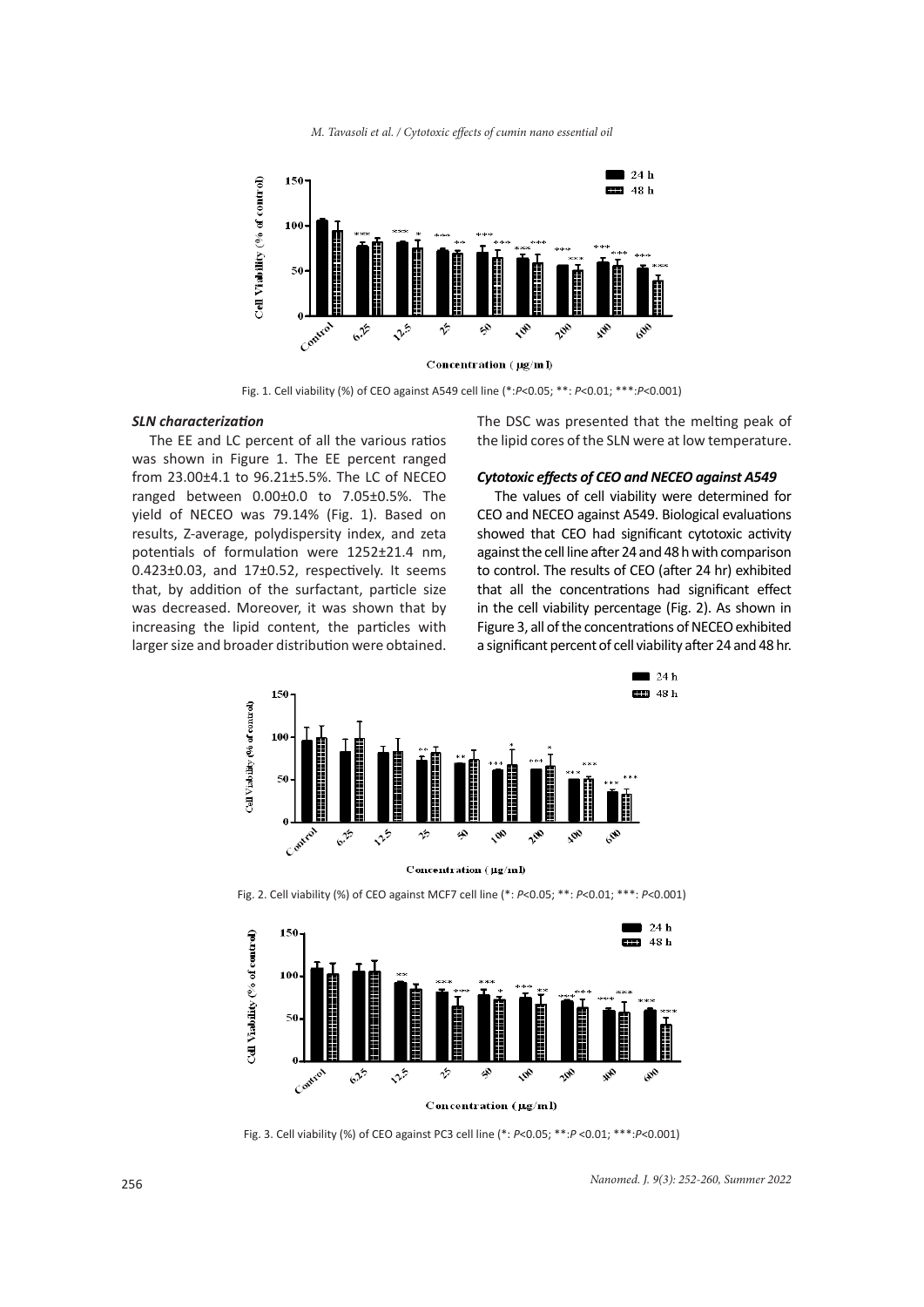



Fig. 4. Cell viability (%) of NECEO against A549 cell line (\*: *P*˂0.05; \*\*: *P*˂0.01; \*\*\*: *P* ˂0.001)

The cell viability (%) values were significantly varied in the range of concentrations 12.6-600 μg/mL after 24 h. Statistically differences were observed among the concentrations of 100, 200, 400, and 600 μg/mL after 48 hr (Fig. 3).

#### *Cytotoxic effects of CEO and NECEO against MCF7*

The MTT results of CEO showed that the growth of the cell line was significantly inhibited by the range of 25-600 μg/mL after 24 hr. No significant effects were observed in the levels of 6.25, 12.5, and 25 μg/mL after 48 (Fig. 4). As shown in Fig. 5, all of the concentrations of NECEO exhibited a significant percent of cell viability after 24 and 48 hr. Following

utilization of NECEO, cell viability (%) values were significantly varied in the concentrations of 400 and 600 μg/mL after 24 hr. The statistically differences were observed among the levels of 200-600 μg/mL after 48 hr (Fig. 5).

### *Cytotoxic effects of CEO and NECEO against PC3*

Based on our results, the concentrations of 200 and 600 μg/mL CEO (after 24 hr) showed significant cytotoxic activity. Similar results were obtained in the concentration range of 12.5-600 μg/mL after 48 hr. Cell viability (%) determined in the MTT assay revealed the significant differences among the various levels after 24 hr. The percentage of



Fig. 5. Cell viability (%) of NECEO against MCF7 cell line (\*: *P*˂0.05; \*\*: *P*˂0.01; \*\*\*: *P*˂0.001)



Fig. 6. Cell viability (%) of NECEO against PC3 cell line (\*: *P*˂0.05; \*\*: *P*˂0.01; \*\*\*: *P*˂0.001)

<sup>257</sup> *Nanomed. J. 9(3): 252-260, Summer 2022*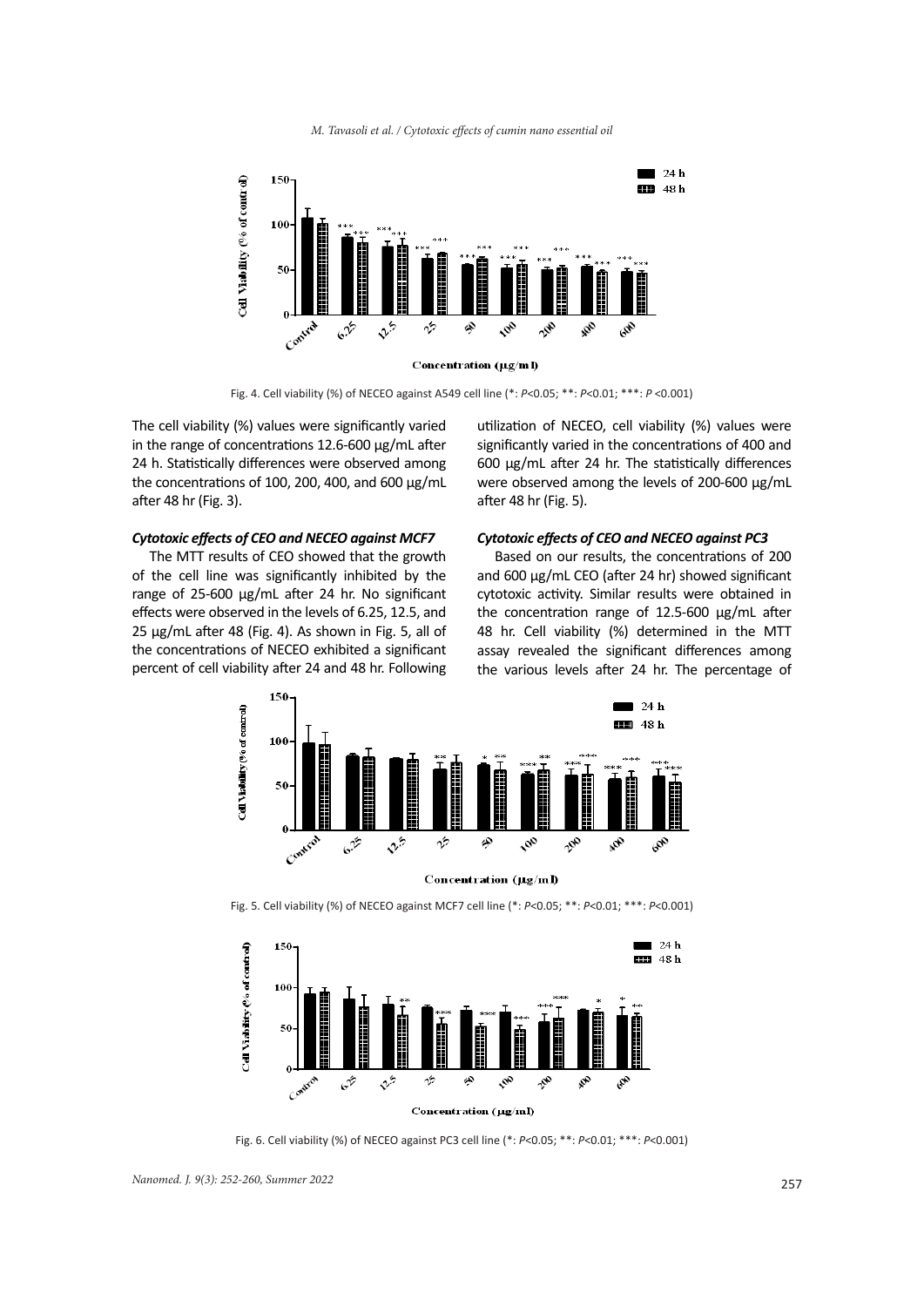| Cell line       | <b>NECEO</b>    |                  | CEO               |                  | Dox         |
|-----------------|-----------------|------------------|-------------------|------------------|-------------|
|                 | 24 h            | 48 h             | 24 h              | 48 h             | 48 h        |
| A549            | $278.0 + 4.0$   | $213.0+30.0$     | 444.0±50.0        | $219.0 + 6.0$    | $3.0+0.2$   |
| MCF7            | $312.0 + 91.0$  | $108.0\pm 65.0$  | $334.0 \pm 14.0$  | $231.0+39.0$     | $2.0 + 0.3$ |
| PC <sub>3</sub> | $140.0 \pm 3.0$ | $124.0 \pm 31.0$ | $967.0 \pm 129.0$ | $325.0 \pm 18.0$ | $2.0 + 0.3$ |

Table 4. Cytotoxic activity (IC $_{50}$  µg/mL) of CEO and NECEO

CEO: Cumin essential oil; NECEO: Nano-encapsulation cumin essential oil

cell viability was similar for another group of the treatment after 48 hr (Fig. 6). Fig. 7 showed that the NECEO had significant cytotoxic activity against the cell line after 24 and 48 hr. The results of NECEO exhibited that the concentrations of 400 and 600 μg/mL had significant effect on the cell viability percentage after 24 hr, while the range levels of 100- 600 μg/mL confirmed the significant effect after 48 hr (Fig. 7).

### *IC*<sub>50</sub> values of CEO and NECEO

After 24 and 48 hr of the exposure, IC $_{50}$  values were determined for CEO and NECEO against different cancerous cell lines. Dox was used as a positive control and showed the  $IC_{50}$  values of 3.0±0.2, 2.0±0.3, and 2.0±0.3 µg/mL against A549, MCF7, and PC3, respectively. Comparison made between the two different EOs showed that  $IC_{50}$ values of the NECEO after 48 hr was significantly lower than those of the CEO against A549 and MCF7 cell lines used. The  $IC_{r0}$  values of the NECEO against PC3 cell line were significantly lower than those of the CEO (Table 4).

#### *EE, LC, and yield of NECEO*

The EE and LC percent of all the various ratios was shown in Fig. 7. The EE percent ranged from 23.00±4.1 to 96.21±5.5%. The LC of NECEO ranged between 0.00±0.0 to 7.05±0.5%. The yield of NECEO was 79.14% (Fig. 7).

## **DISCUSSION**

Cancer is one of the major public health problems. Natural components are used under clinical trials against various cancer cells. Despite advances in anticancer drugs, chemotherapy has revealed different side effects in clinical supervision; therefore, it can be noted to use the effective therapeutic approaches with less toxic effects [19]. CEO is the natural source of bioactive compounds. Several researches have previously expressed that CEO could be successfully



Fig. 7. Encapsulation Efficiency (%) and Loading Capacity (%) of NECEO

incorporated into nutritional and pharmaceutical products. Thus, nutritional enrichment with CEO could be a good attitude to improve the dietary value of foods or feeds [10].

Our results showed significant differences between two CEO, NECEO samples, and respective controls. Several reports have shown that the biological traits could be influenced by nano-encapsulation [20-22]. For example, encapsulation of EO may act as an agent and preserve the abundance of bioactive compounds. It was reported that treatment with nanoparticles influence EOs yield and/or chemical components [23]. Pharmacological activities of NECEO have been attributed to its anticancer potential. Our findings showed that in CEO and NECEO samples, the major components were cuminaldehyde (24.5 and 26.0%, respectively) and γ-terpinen-7 al (22.1 and 23.5%, respectively). GC/MS analysis of NECEO chemical composition exposed 27 components in EOs accounting for 91.5 and 98.9%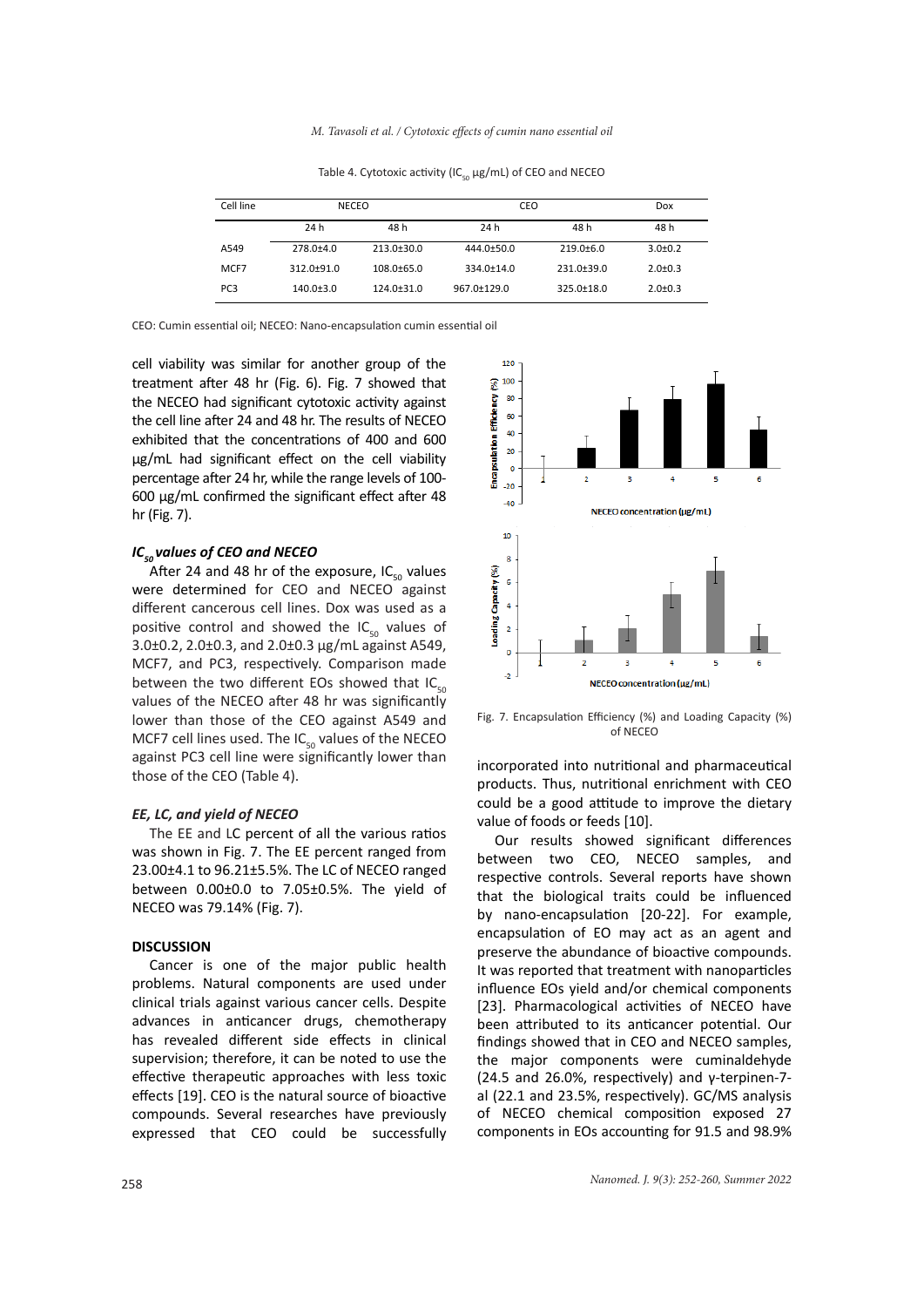of CEO and NECEO, respectively. Our results showed that stimulation of CEO by nanoparticles, markedly improved cytotoxicity potential of CEO. Probably, NECEO potential in preventing free radicles was related to the presence of high levels of major components in the NECEO. Nano-capsulation can activate various signaling pathways against cancer cells. In the current experiment, cytotoxic activity of NECEO was significantly increased after stimulation with nanoparticles as a bio-efficacy factor [24]. Furthermore, an increase in CEO cytotoxicity after nano-capsulation against A549, MCF7, and PC3 cell lines was observed. The  $IC_{50}$  values of NECEO against three cell lines were significantly lower than those of the CEO. It seems that several parameters like preserve the amount of major component such as cuminaldehyde as well as type and dose of nanoparticles may influence EO traits. Thus, the results provided that SLN could be used as a delivery agent of EOs based cytotoxic agents in the food system with elevated bio efficacy.

#### **CONCLUSION**

In this study, nano-encapsulation was investigated as a method to improve the biological activities of CEO. Our findings showed that in CEO and NECEO samples, the major components were cuminaldehyde and γ-terpinen-7-al. GC/ MS analysis of NECEO chemical composition exposed 27 components in EOs accounting for 91.5 and 98.9% of CEO and NECEO, respectively. Phytoconstituents can protect humans against cancers. Cumin may be observed as natural sources with cytotoxic activity. Comparison made between two different EOs (CEO and NECEO) showed that  $IC_{50}$  values of NECEO after 24 and 48 hr was significantly lower than those of the CEO against three cell lines used. SLN can be markedly enhanced cytotoxic activity of NECEO. It has great potential as a solution for inhibiting A549, MCF7, and PC3 cell lines.

#### **ACKNOWLEDGMENTS**

The authors kindly thank Shirvan Branch, Islamic Azad University, Shirvan, Iran.

### **CONFLICT OF INTREST**

The authors declare that they have no conflict of interest.

#### **REFERENCES**

1. Dubey P, Saxena S, Mishra B, Solanki R, Vishal M, Singh B, Sharma L, John S, Agarwal D, Yogi A. Preponderance of cumin (*Cuminum cyminum* L.) essential oil constituents across cumin growing Agro-Ecological Sub Regions, India. Ind Crops Prod. 2017; 95:50-59.

- 2. El-Sawi SA, Mohamed M. Cumin herb as a new source of essential oils and its response to foliar spray with some micro-elements. Food Chem. 2002; 77(1):75-80.
- 3. Sowbhagya H, Srinivas P, Purnima KT, Krishnamurthy N. Enzyme-assisted extraction of volatiles from cumin (*Cuminum cyminum* L.) seeds. Food Chem. 2011; 127(4):1856-1861.
- 4. Gondaliya S, Khatrani T, Soni K, Baravalia YK. Consequence on long term storage on phytochemical attributes of cumin (*Cuminum cyminum*, L.) from districts of north Gujarat, India. Ind Crops Prod. 2018; 111:908-913.
- 5. Rebey IB, Jabri-Karoui I, Hamrouni-Sellami I, Bourgou S, Limam F, Marzouk B. Effect of drought on the biochemical composition and antioxidant activities of cumin (*Cuminum cyminum* L.) seeds. Ind Crops Prod. 2012; 36(1):238-245.
- 6. Hajlaoui H, Mighri H, Noumi E, Snoussi M, Trabelsi N, Ksouri R, Bakhrouf A. Chemical composition and biological activities of Tunisian *Cuminum cyminum* L. essential oil: A high effectiveness against Vibrio spp. strains. Food Chem Toxicol. 2010; 48(8-9):2186-2192.
- 7. Einafshar S, Poorazrang H, Farhoosh R, Seiedi SM. Antioxidant activity of the essential oil and methanolic extract of cumin seed (*Cuminum cyminum*). Eur J Lipid Sci Technol. 2012; 114(2):168-174.
- 8. Ghaderi-Ghahfarokhi M, Barzegar M, Sahari M, Gavlighi HA, Gardini F. Chitosan-cinnamon essential oil nanoformulation: Application as a novel additive for controlled release and shelf life extension of beef patties. Int J Biol Macromol. 2017; 102:19-28.
- 9. Radünz M, da Trindade MLM, Camargo TM, Radünz AL, Borges CD, Gandra EA, Helbig E. Antimicrobial and antioxidant activity of unencapsulated and encapsulated clove (*Syzygium aromaticum*, L.) essential oil. Food Chem. 2019; 276:180-186.
- 10. Taghizadeh SF, Rezaee R, Mehmandoust M, Madarshahi FS, Tsatsakis A, Karimi G. Coronatine elicitation alters chemical composition and biological properties of cumin seed essential oil. Microb Pathog. 2019; 130:253-258.
- 11. Farhadi F, Iranshahi M, Taghizadeh SF, Asili J. Volatile sulfur compounds: the possible metabolite pattern to identify the sources and types of asafoetida by headspace GC/MS analysis. Ind Crops Prod. 2020; 155:112827.
- 12. Fattahi A, Shakeri A, Tayarani‐Najaran Z, Kharbach M, Segers K, Heyden YV, Taghizadeh SF, Rahmani H, Asili J. UPLC–PDA‐ESI–QTOF–MS/MS and GC‐MS analysis of Iranian *Dracocephalum moldavica* L. Food Sci Nutr. 2021; 9(8):4278-4286.
- 13. Fazly Bazzaz B, Khameneh B, Namazi N, Iranshahi M, Davoodi D, Golmohammadzadeh S. Solid lipid nanoparticles carrying *Eugenia caryophyllata* essential oil: the novel nanoparticulate systems with broad‐spectrum antimicrobial activity. Lett Appl Microbiol. 2018; 66(6):506- 513.
- 14. Zhao Y, Chang Y-X, Hu X, Liu C-Y, Quan L-H, Liao Y-H. Solid lipid nanoparticles for sustained pulmonary delivery of Yuxingcao essential oil: preparation, characterization and *in vivo* evaluation. Int J Pharm. 2017; 516(1-2):364-371.
- 15. Azadmanesh R, Tatari M, Asgharzade A, Taghizadeh SF, Shakeri A. GC/MS Profiling and Biological Traits of *Eucalyptus globulus* L. Essential Oil Exposed to Solid Lipid Nanoparticle (SLN). J Essent Oil-Bear Plants 2021; 24(4):863-878.
- 16. Hasheminejad N, Khodaiyan F, Safari M. Improving the